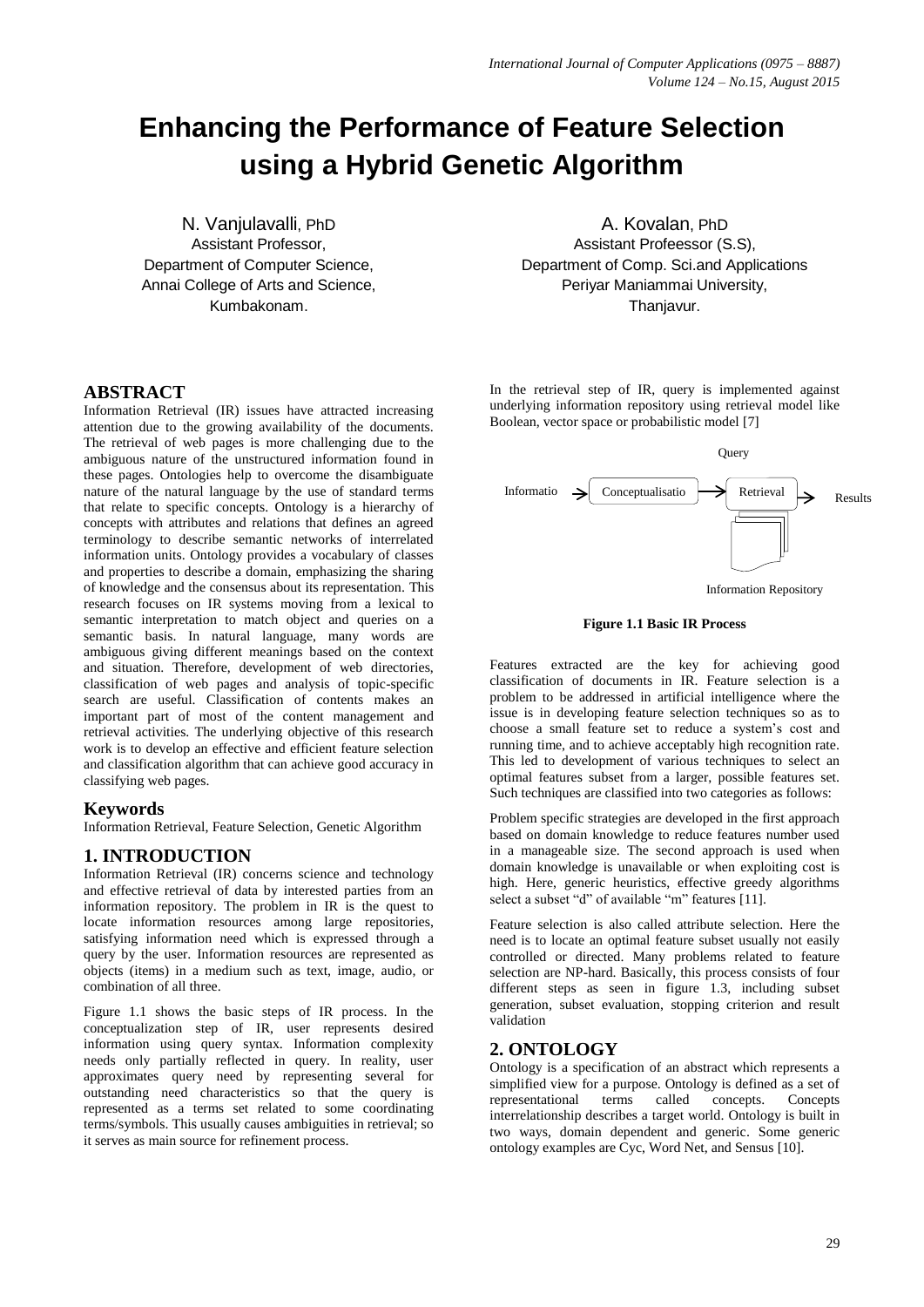Ontology is a hierarchy of concepts with attributes and relations that defines an agreed terminology to describe semantic networks of interrelated information units. Ontology provides a vocabulary of classes and properties to describe a domain, emphasizing the sharing of knowledge and the consensus about its representation. For instance, ontology about *Computer applications* could include classes such as *Software*, *Document*, *Person*, and properties (relations) like Person *creator* of a document, software *depends on* software, or software *generates* document. The goal is then to describe services and contents by a network of nodes typified and interconnected through classes and properties defined in shared ontologies. Thus, for example, once ontology about computer applications had been created, a virtual company could organize its contents defining instances of applications, developers, documents, etc. A software agent bro sing a network like that might recognize the different information units, obtain specific data or reason about complex relations [12].

Ontology refers to the structured representation of the domain knowledge which includes defining of classes, relations and functions among the objects [13]. Ontology models the relationship between the concepts and objects for a domain. IR for semi structured data such as web pages is challenging due to the ambiguous nature of the unstructured information found in these pages. During IR, words in natural language may have different meanings depending on the context leading to inefficient retrieval [14]. In ontology, the context of vocabulary is represented and constrained in the ontology model, thus, overcoming the disambiguous meanings of words in the free text.

## **2.1 Ontology learning**

Ontology learning refers to extracting ontological elements like conceptual knowledge from input and constructing ontology from it. Ontology learning aims at semiautomatically or automatically building ontology's from a text with limited human exertion. It is also a set of methods/techniques used to build ontology from scratch, enriching/adapting an existing ontology semi-automatically using many sources. It uses methods from diverse fields like knowledge acquisition, machine learning, IR, naturallanguage processing, artificial intelligence, reasoning and database management.

## **2.2 Ontologies used for Query Expansion**

Query expansion is the method of supplementing the user's query with additional terms to improve results during retrieval. Similar and pertinent terms to query terms are usually used for expansion. Two common strategies used to find expansion terms are adding related terms based on relatedness measure and based on relevance feedback.

The two main approaches to query expansion are probabilistic query expansion and ontology query expansion. Probabilistic query expansion more widely used and is based on calculating co-occurrences of terms in documents and selecting terms that are most related to query terms. Ontological methods use semantic relations drawn from the ontology to select terms. The following describes how different ontologies are used for query expansion.

Query Expansion with General/Domain-specific Ontologies

Query Expansion with Spatio-temporal Ontology SAPO [15].

## **3. RELATED WORKS**

1. For years people realized the importance of archiving and locating information. Computers made it possible to store large amounts of information; and locating useful information from such collections became necessary. The field of IR was born out of this necessity in the 1950s. In the last forty years, it matured considerably. Many IR systems are used daily by various users. A brief overview of key advances in IR and a description of where state-of-the-art was in the field were presented by [16].

An overview and instruction on evaluation of interactive IR systems with users was presented by [2] the aim of which was to catalogue related material into one source. The article reveals historical background on development of usercentered approaches in evaluating interactive IR systems; describes components of interactive IR system evaluation; shows various experimental designs and sampling strategies; presents core instruments, measures data collection techniques; explains data analysis techniques and reviews/discusses earlier studies. This article discussed validity/reliability issues regarding measures and methods, presented research ethics background information and discusses ethical issues specific to interactive IR studies. Finally it ends discussing outstanding challenges and future research.

2. Static index pruning methods that reduced index size in IR systems was introduced by [1]. Investigation of uniform and term-based methods that removed selected entries from index had only minor effect on retrieval. There was a fixed cut-off threshold in uniform pruning and index entries contribution to relevance scores bounded by a threshold was removed from index. Cut-off threshold was determined for each term in term-based pruning and varied with each from. Experimental evidence existed for each compression level and term-based pruning outperformed uniform pruning under various measures. Final presentation was theoretical/experimental evidence that under term-based pruning it was possible to prune index greatly and still get retrieval almost as good as that based on full index.

3.Statistical language modeling was successfully used in speech recognition, part-of-speech tagging and syntactic parsing and more recently to IR. According to the new paradigm, each document is viewed as a language sample, and queries a generation process. Retrieved documents were ranked based on probability of producing a query from corresponding documents language models. [17] presented a new language model for IR based on data smoothing techniques range including Good-Turing estimate, curvefitting functions, and model combinations. The conceptually simple and intuitive model could be incorporate probabilities of phrases like word pairs and word triples. Experiments with Wall Street Journal and TREC4 data sets revealed that the new model's performance as comparable to that of INQUERY and improved than that of another IR language model. Specifically, word pairs improved retrieval performance.

Treebanking Decisions Feature (TDF) is based on a candidate trees set created by language grammar and disambiguation is by annotators . This reduces man power to create tree and better annotation is built. TDF improves annotation by humans and evaluates differences between individual's analyses. After creating n number of trees, sentences are applied to trees to decide about ambiguities. Usually n candidate trees produce approximately log (n) decisions for a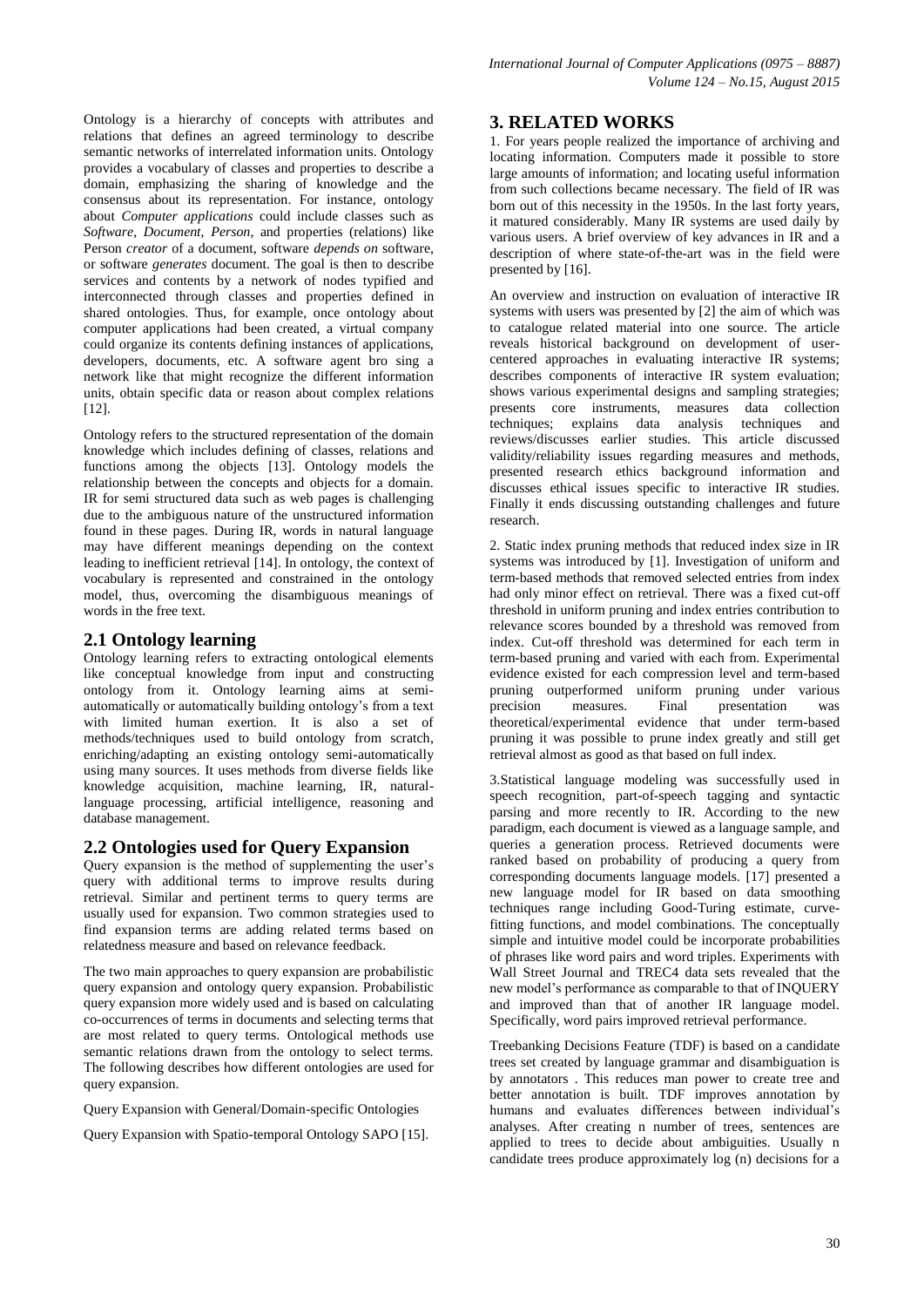sentence. Decisions are similar to accurate judgments by human annotators who created decision trees.

## **4.FEATURE SELECTION**

Any classification technique's performance depends on features of training and test data sets. Feature selection also called variable selection, feature reduction, attribute selection or variable subset selection, is a common machine learning technique to select a relevant features subset to build robust learning models. In machine learning approaches, feature selection is an optimization issue involving selection of an appropriate feature subset.

Generally, feature selection is formulated under single objective optimization framework and stated as follows: In a set of features S and classification quality measure P, determine feature subset F\* so that:

$$
P(F^*) = \max_{F \in S} P(F) \tag{4.1}
$$

Generally, search space for such problems is  $2<sup>d</sup>$ , where d is total number of possible features. So, exhaustive search strategies are inappropriate in this case. Heuristics based techniques like GA are used to search for appropriate feature combination [18].

Feature subset selection identifies and removes irrelevant and redundant information. This reduces data dimensionality and allows learning algorithms to operate quicker and better. In some cases, feature classification accuracy is improved; in others, the result is compact, easily interpreted representation of target concept.

Feature selection algorithms (with notable exceptions) perform search through features space, and so must address 4 issues affecting search nature (Langley 1994):

- 1. Starting point. The point from which to begin search in the feature subset space which can affect search direction. An option is beginning with no features and successively adding attributes. Here, search proceeds forward through search space. Conversely, search begins with features and successively removing them. Here, search proceeds backward through search space. An alternative is beginning in the middle and moving outward from that point.
- 2. Search organization. An exhaustive feature subspace search is prohibitive for all but an initial features number. With N initial features, there exist  $2^N$  possible subsets. Heuristic search strategies are feasible than exhaustive ones and ensure good results, though not guaranteeing location of optimal subset.
- 3. Evaluation strategy. How feature subsets are evaluated is the biggest differentiating factor among feature selection machine learning algorithms. A paradigm, dubbed *filter [19]*; operates independent of a learning algorithm undesirable features are filtered out from data prior to learning. Such algorithms use general data characteristics based heuristics to evaluate feature subsets merit. One school of thought argues that a specific induction algorithm's bias should be considered when selecting features. Called the *wrapper [19]*, uses induction algorithm with statistical re-sampling technique like cross-validation to estimate final feature subsets accuracy.
- 4. Stopping criterion. A feature selector decides when to stop searching through feature subsets space. Depending

on evaluation strategy, feature selector may stop adding/removing features when no alternative improves a current feature subset's merit. Alternatively, the algorithm might revise feature subset till merit does not degrade. Another option is continuing generating feature subsets till reaching opposite search space end and then selecting the best.

## **5. METHODOLOGY**

In the proposed features extraction, the features are extracted based on the ontology and feature selection is achieved by GA. A concept based tree structure is built on a generalisation/specialisation relationship to conceptualization the domain. Browsing knowledge is made easier if the conceptual architecture of the knowledge based is identified as a whole and information is accessible by intra conceptual hierarchical links during browsing. Thus, when browsing in a vast information base, data mapping provides interesting solutions in representing the data [20]. This is also applicable to semantically annotated knowledge bases resulting in concepts tree structure. The concepts are organized into a taxonomy tree where each node represents a concept and every concept a specialization of its parent.

Mutation aims to introduce new genetic material in existing chromosomes. It also occurs at a probability pm, called mutation rate. A small value for  $pm \_ (0, 1)$  ensures good solutions are not distorted much. Conventional mutation operator is performed on gene-by-gene basis. With a given mutation probability, every gene in chromosomes in a population undergoes mutation. To further prevent much distortion of solutions, the mutation operator is modified by allowing only the genes for mutation that satisfy the condition "( $(K \leq Kmax)$  and (its allele = '0')) or ( $(K \geq Kmin)$  and (its allele = '1'))", where *K* is the number of clusters (or 1's) for the chromosome being examined for mutation. If a gene is selected for mutation then its allele is altered. The term "altering the allele" means to change an allele '0' to '1' or vice versa. The modified version of mutation operation is illustrated as follows:

// Mutation under given conditions: for*i*= 1 to *P* do for each gene *g* of *Chi* If  $((Ki \leq Kmax)$  and (allele of  $g = (0')$ ) or  $((Ki \leq Kmax)$  and (allele of  $g = (1')$ ) then  $>$ *Kmin*) and (allele of  $g =$ 

Generate a random (float) number  $\gamma$  from the range  $(0, 1)$ .

If  $\gamma$  < pm then mutate the allele of *g*.

## **5.1 Fitness function**

Feature subset selection's goal is to use fewer features to achieve same or better performance. Hence, fitness evaluation has two terms: (i) accuracy and (ii) features number are used. Classifier's performance is estimated using validation data set to guide GA. Each feature subset contains certain features. When two subsets achieve same performance having different features numbers, a fewer features subset is preferred. Between accuracy and feature subset size, the former is a major concern.

# **5.2 Proposed GA-Hill Climbing Optimization**

The GA tends to get trapped in the local minima, Thus to overcome this problem, Hill Climbing is used as local search in the hybrid algorithm. The hybrid optimization of GA and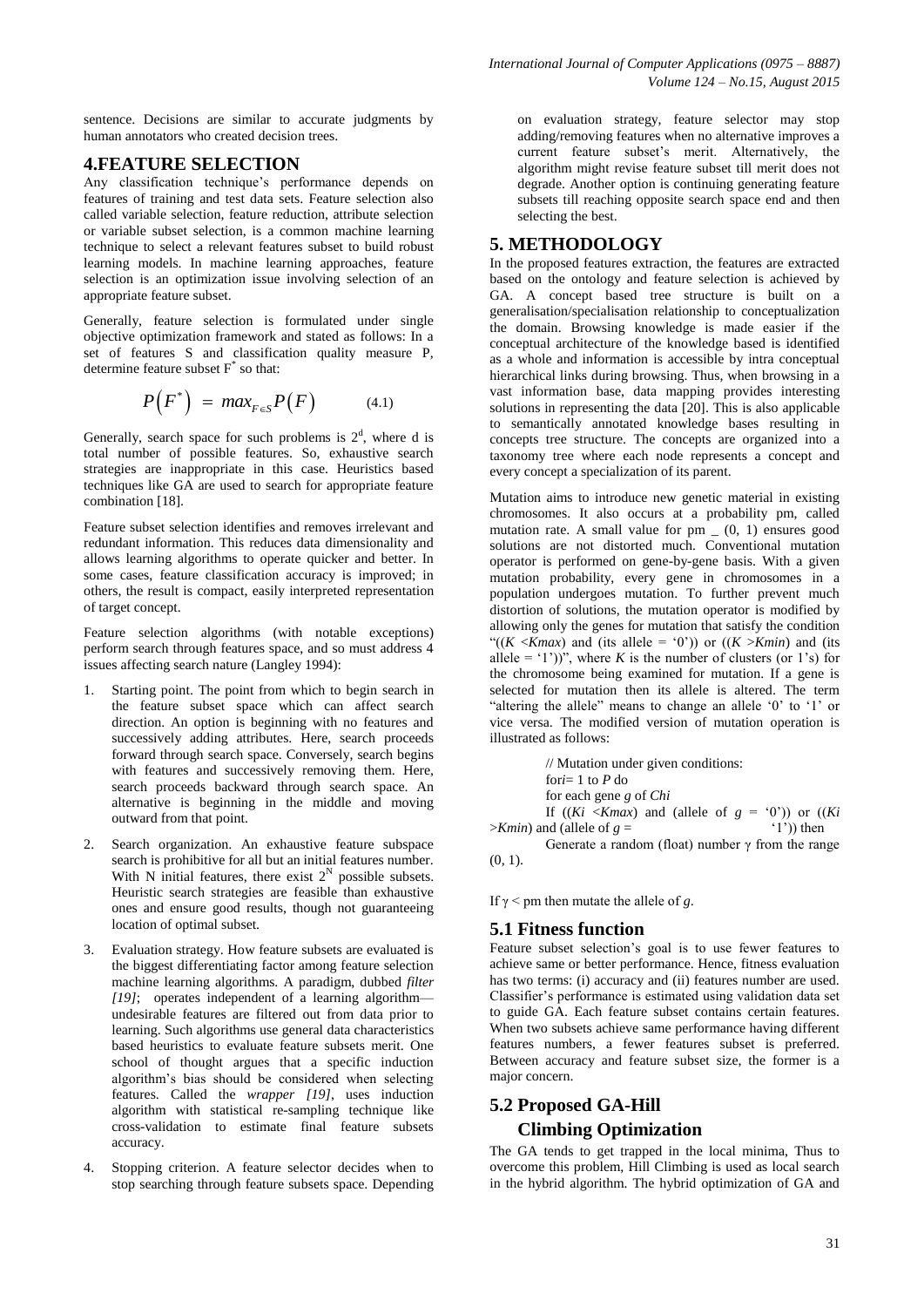the Hill Climbing algorithm starts with generating of initial populations of GA. The GA process such as selection, crossover and mutation is performed. Finally the best individuals are selected and saved. This process gets repeated till it reaches the stopping criteria of GA. Once the stopping condition of GA process is met, then the Hill Climbing process gets started.

Hill climbing optimization has 4 input parameters like, objective function, starting points, range and step of the search. Search space for hill climbing is spanned by transformation parameter basis. Search space basis is usually an orthogonal set or non-degenerated [22]. Rigid body rotation is orthogonal. Rotation and translation are correlated, as rotation around an arbitrary point can decompose into rotation around origin plus a translation. Affine transformation is not orthogonal, but is non-degenerated.



**Flow Chart of Proposed Methodology**

#### **6. RESULTS AND DISCUSSION**

The proposed genetic based feature extraction for web page classification is assessed using the 4 Universities Dataset and compared with IDF feature extraction method. Classification accuracy, Recall and precision are measured for both proposed and IDF techniques. In this study, the Bagging is done with REPtree, BFtree, J48, and CART.The accuracy, precision, recall and f measure are computed as follows:

$$
Accuracy (\%) = (TN + TP) / (TN + FN + FP + TP) \quad (4.7)
$$
  

$$
precision = \frac{TP}{TP + FN}
$$

$$
recall = \frac{TP}{TP + FP}
$$
\n
$$
(4.8)
$$
\n
$$
(4.9)
$$

 $(4.8)$ 

$$
TP + FP
$$
 (4.9)  
*f* Measure = 
$$
\frac{2 * recall * precision}{recall + precision}
$$
 (4.10)

where  $TN$  (True Negative) = Number of correct predictions that instance is invalid

FP (False Positive) = Number of incorrect predictions that instance is valid

FN (False Negative) = Number of incorrect predictions that instance is invalid

TP (True Positive) = Number of correct predictions that instance is valid

#### **Table 4.1** Classification Accuracy and Root Mean Squared Error

| Method Used                   | Classification | <b>RMS</b> |
|-------------------------------|----------------|------------|
|                               | Accuracy       | Е          |
|                               |                |            |
| Bagging-RREPtree-Proposed     |                |            |
| GA based FS                   | 0.87           | 0.23       |
| Bagging-BFtree-Proposed<br>FE |                |            |
| GA based FS                   | 0.88           | 0.21       |
| Bagging-J48-Proposed FE GA    |                |            |
| based FS                      | 0.92           | 0.19       |
|                               |                |            |
|                               |                |            |
| Bagging-CART-Proposed FEFS    | 0.85           | 0.22       |

Classification Accuracy



#### RMSE

Convergence occurred at iteration number 155 for GA based Feature Extraction and Convergence occurred at iteration number 140 for HGA based Feature Extraction.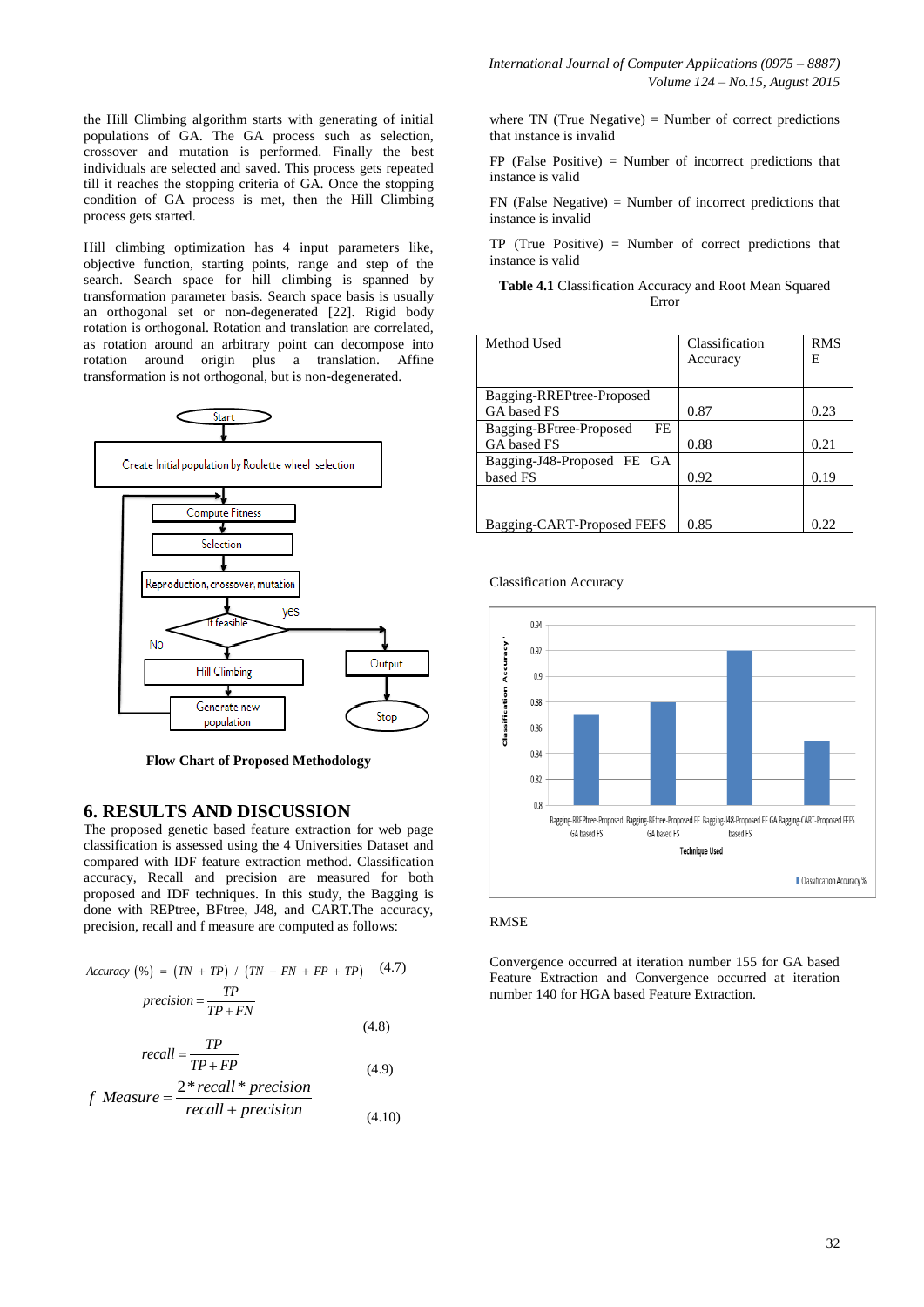

Fitness Function



## **7. CONCLUSION**

Ontology-Based Information Extraction is a widely researched information extraction sub field. In this paper, ontologies are used for information extraction process. Features are extracted using IR approaches such as IDF and proposed ontology based features. The extracted features are processed using GA to find optimal feature subset which is used as the input for the classifiers. In order for the GA to select a subset of features, a fitness function must be defined to evaluate the performance of each subset of features. GA explores the space of subset of features to try to find a minimum subset of features with good classification performance.

The feature subset is classified using bagging with various decision trees (REPtree, BFtree, J48, and CART). The experimental results show that proposed feature extraction improves the precision and recall satisfactorily. The Hybrid GA based feature selection achieves better classification accuracy ranges from 0.27% to 1.7% than GA based feature selection.

#### **8. REFERENCES**

[1] Carmel, D., Cohen, D., Fagin, R., Farchi, E., Herscovici, M., Maarek, Y. S., and Soffer, A. Static index pruning for information retrieval systems. *In Proceedings of the 24th annual international ACM SIGIR conference on Research and development in information retrieval ACM* ,2001, pp. 43-50.

- [2] Cheng, C. K., Pan, X., andKurfess, F. (2004). Ontologybased semantic classification of unstructured documents. In Adaptive Multimedia Retrieval (pp. 120-131). Springer Berlin Heidelberg.
- [3] Doan, A., Madhavan, J., Domingos, P., and Halevy, A. (2004). Ontology matching: A machine learning approach. Handbook on Ontologies in Information Systems, 397-416.
- [4] Ekbal, A., Saha, S., andGarbe, C. S. (2010, August). Feature Selection Using Multiobjective Optimization for Named Entity Recognition. In Pattern Recognition (ICPR), 2010 20th International Conference on (pp. 1937-1940). IEEE.
- [5] Fernandez, M., Cantador, I., López, V., Vallet, D., Castells, P., and Motta, E. (2011). Semantically enhanced Information Retrieval: an ontology-based approach. Web semantics: Science, services and agents on the world wide web, 9(4), 434-452.
- [6] Kelly, D. Methods for evaluating interactive information retrieval systems with users, *Foundations and Trends in Information Retrieval*, 3(1—2), 2009, pp.1-224.
- Khan, L., McLeod, D., andHovy, E. (2004) " Retrieval effectiveness of an ontology-based model for effectiveness of an ontologyinformation selection", The VLDB Journal—The International Journal onVery Large Data Bases, 13(1), 71-85.
- [8] Kohavi, R. (1995). Wrappers for performance enhancement and oblivious decision graph(Doctoral dissertation, Stanford university).
- [9] Pan, X., andAssal, H. (2003, October). Providing context for free text interpretation. In Natural Language Processing and Knowledge Engineering, 2003. Proceedings. 2003 International Conference on (pp. 704-709). IEEE
- [10] Shen, D., Chen, Z., Yang, Q., Zeng, H. J., Zhang, B., Lu, Y., and Ma, W. Y, (July 2004) "Web-page classification through summarization" In Proceedings of the 27th annual international ACM SIGIR conference on Research and development in information retrieval (pp. 242-249). ACM,.
- [11] Shibu, S., Vishwakarma, A., and Bhargava, N, combination approach for Web Page Classification using Page Rank and Feature Selection Technique*. International Journal of Computer Theory and Engineering*, 2(6), pp.897-900, 2010.
- [12] Singhal, A. (2001). Modern information retrieval: A brief overview. IEEE Data Eng. Bull., 24(4), 35-43.
- [13] Song, F., and Croft, W. B. (1999, November). A general language model for information retrieval. In Proceedings of the eighth international conference on Information and knowledge management (pp. 316-321). ACM.
- [14] Song, F., and Croft, W. B. A general language model for information retrieval. *In Proceedings of the eighth ACM. international conference on Information and knowledge management* Nov. 1999, pp. 316-321.